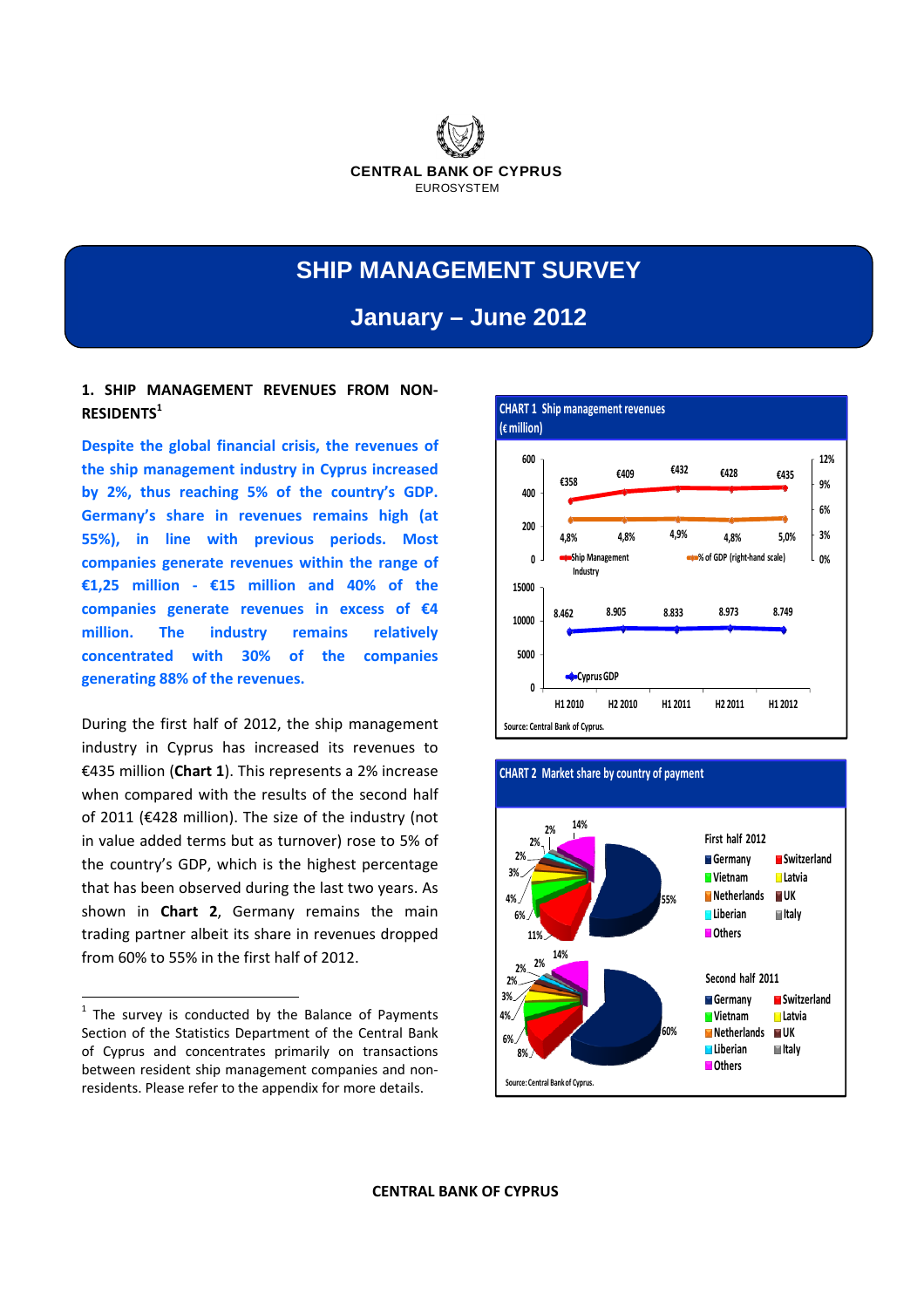Other countries with considerable shares in revenues include Switzerland, Vietnam, Latvia and the Netherlands.

It should be noted at this point that the revenue analysis is based on the country from which the revenue is derived and not the country of residence of the beneficial owners of the ships under management. In the future, other important and high growth markets can potentially enter the list of countries serviced by the shipping industry in Cyprus, like for example the countries in the BRIC group (Brazil, Russia India and China).

The distribution of revenues in an industry is a useful statistic in order to understand the market structure and identify the size of firms operating in the specific industry. For the ship management industry this is illustrated in **Chart 3.**



The horizontal axis is segmented into several different revenue ranges in increasing order and all companies operating in the country have been allocated to one of these (disjoint) groups. As is common for frequency distributions, the vertical axis measures the percentage of companies belonging to each group (revenue-range). The structure of the distribution suggests that 48% of the companies have half‐yearly incomes within the range of €1,25 million ‐ €15 million. Also, 40% of the companies generate revenues in excess of €4 million.

There are several factors affecting the distribution of revenues in an industry, many of which are historical and difficult to quantify. Possible explanations for the observed market structure in the shipping industry include the specialisation per type of ship management service (i.e. crew management, technical management, full management), the capital structure (sources of financing), the ownership status of the companies (e.g. member of a greater group which controls companies specialising in ship owning and chartering activities) and the country of the beneficial owner.

**Chart 4** illustrates another important aspect of the market structure in an industry, namely market concentration.

The ship management industry in Cyprus is relatively concentrated with 30% of the companies accounting for 88% of the industry's revenues. The ranked cumulative percentage of companies contributing to ship management revenues is measured on the horizontal axis (e.g. the 30% level corresponds to the top 30% of companies in the industry in terms of half‐yearly revenues). The vertical axis measures the respective percentage revenue contribution of these companies. The results suggest that the top 30% of companies contribute 88% of the industry's revenues.

The turning point in the chart indicates the level at which a decline in the marginal contribution of companies to the industry's revenues is observed. Specifically, a 1% increase in the number of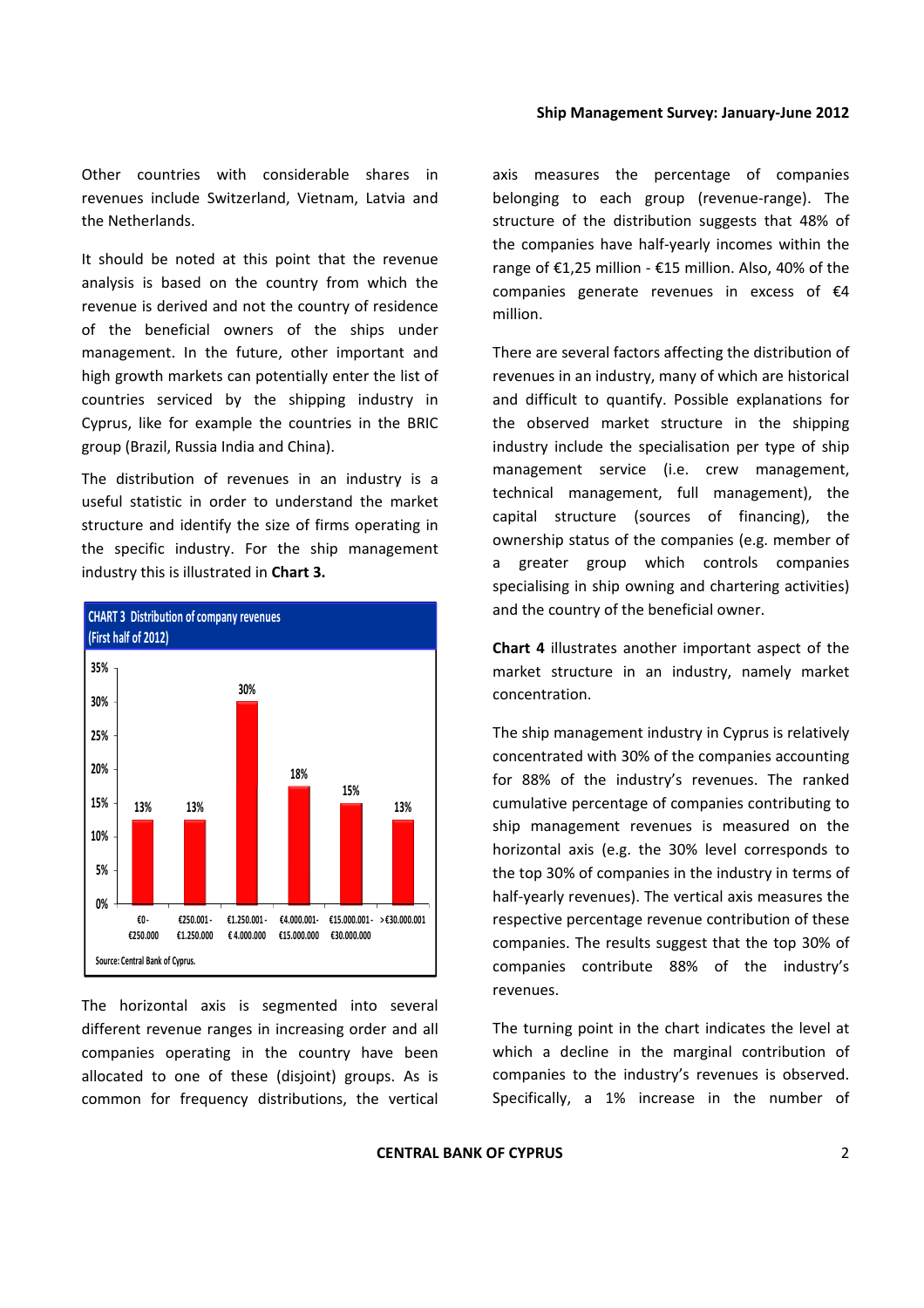companies beyond the turning point provides less than a 1% increase in the cumulative revenues of the industry.



In order to better examine the long‐run trend and the volatility of revenues in the ship management industry, monthly transaction volume data were compiled from a variety of sources including local banks. They are exhibited in **Chart 5** and represent historical time series information on the level of inward transactions (flows) that were carried out by the shipping industry since 2002. These transactions concern revenues from the provision of shipping services abroad (both ship management and ship owning). Due to the high volatility of the payment flows, these are not presented in raw data format but as a 4‐month moving average, which enables us to identify the main trend underlying the series.

The time series exhibit an increasing trend as well as cyclical and seasonal characteristics that constitute the basic building blocs of successful forecasting models. There is also a large increase in revenues during 2008 and a subsequent decline in 2009 and 2010, following the beginning of the global financial crisis. Despite this decline, revenues increased again in 2011, since the industry is more dependent on countries that were less affected by the economic crisis. During the first half of 2012 the series exhibited similar seasonal and cyclical characteristics as in the previous three years.



### **2. SHIP MANAGEMENT SERVICES**

**Core ship management services, such as crew, technical and full management, provided the majority of the industry's revenues for the first half of 2012 (66%). Within the ship management segment, crew management was the most important type of service with a 53% share, followed by full management with a 49% share. Germany remains the most important export destination for the industry, with a 70% share in the ship management segment.**

**Chart 6** provides two sets of percentage contributions that characterise the ship management industry. The first set (first level in the tree diagram) refers to the different types of services that are provided by the industry, such as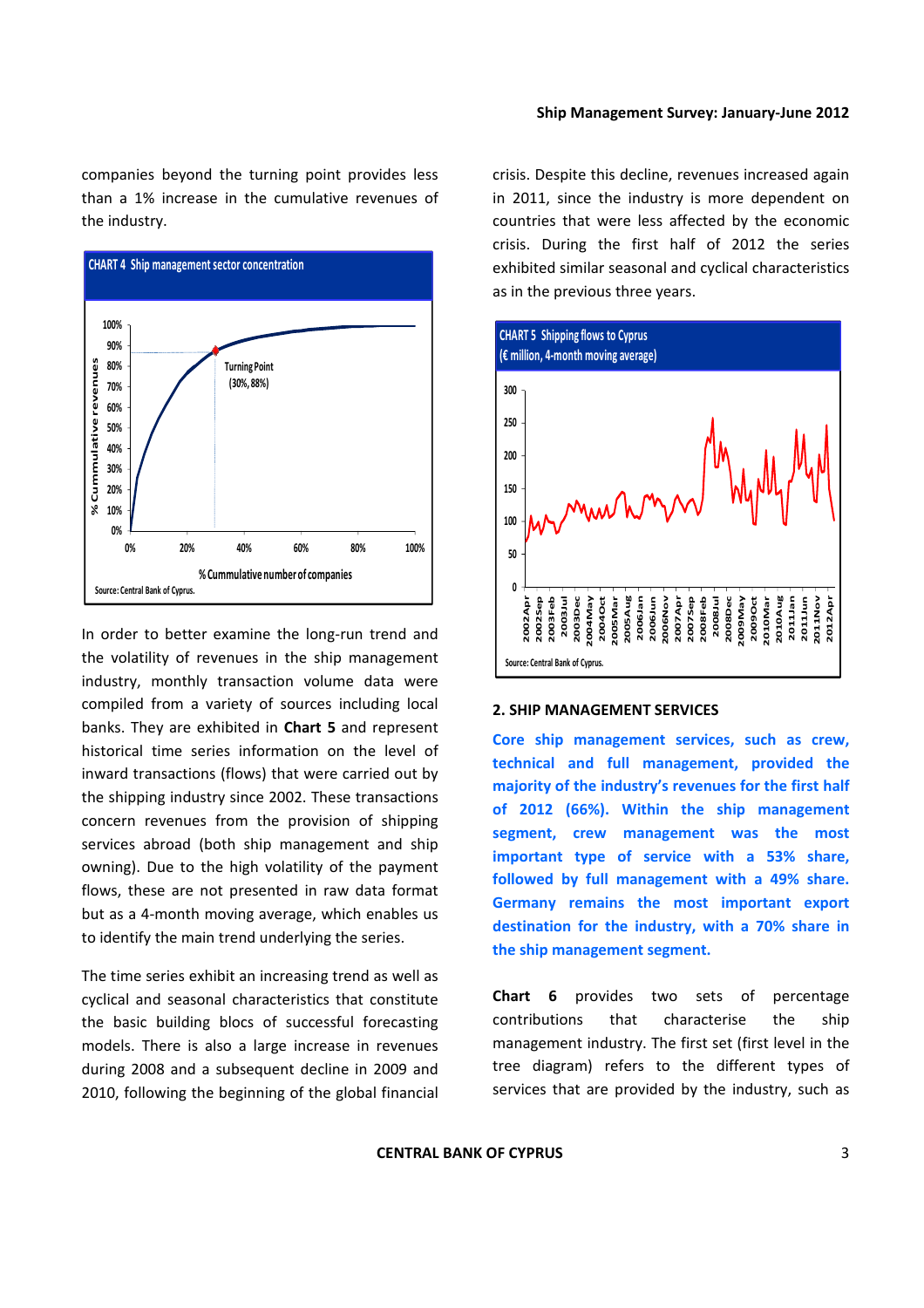freight services, ship management services and chartering. Ship management services correspond to 66% of the industry's revenues, highlighting the industry's specialisation in this field. Additional contributions are provided by freight (17%), chartering (9%) and other services (i.e. finance, logistics).



Since ship management services constitute the most important segment of the industry's revenues, they are further analysed by country in the second set of percentage contributions (second level in the tree diagram). Germany is by far the main subscriber to ship management services (accounting for 70% of the revenues). The recent approval by the European Union of the new fully upgraded Cyprus's tonnage tax system, which, according to various commercial shipping sources, is one of the most competitive shipping tax systems in the EU, has led to the increase registration of shipping companies in Cyprus and as a result thereof, of shipping revenues. If this trend continues in the future, the size of the industry would increase further, placing Cyprus even higher on the international shipping ranking.

#### **Ship Management Survey: January‐June 2012**

In **Chart 7** the ship management revenues of the three last periods are decomposed by type of service. Crew management is the most important type of ship management service exported. It contributed 49% of the ship management revenues throughout 2011 and has increased further to 53% during the first half of 2012. In contrast, technical management is following a decreasing trend, with only 8% contribution during the period under review. The large contributions of the crew and full management components highlight the presence of several large companies engaged in the provision of these types of services.



The different types of ship management services are further analysed in Charts 8 and 9. Specifically, full management fees are decomposed by country in Chart 8 and similarly for crew management fees in Chart 9. Unlike the other types of services, **Chart 8** shows that only 14% of the revenues come from Germany in this case. Russia contributes 32% (the leading country), Malta 11% and the Marshall Islands 10%.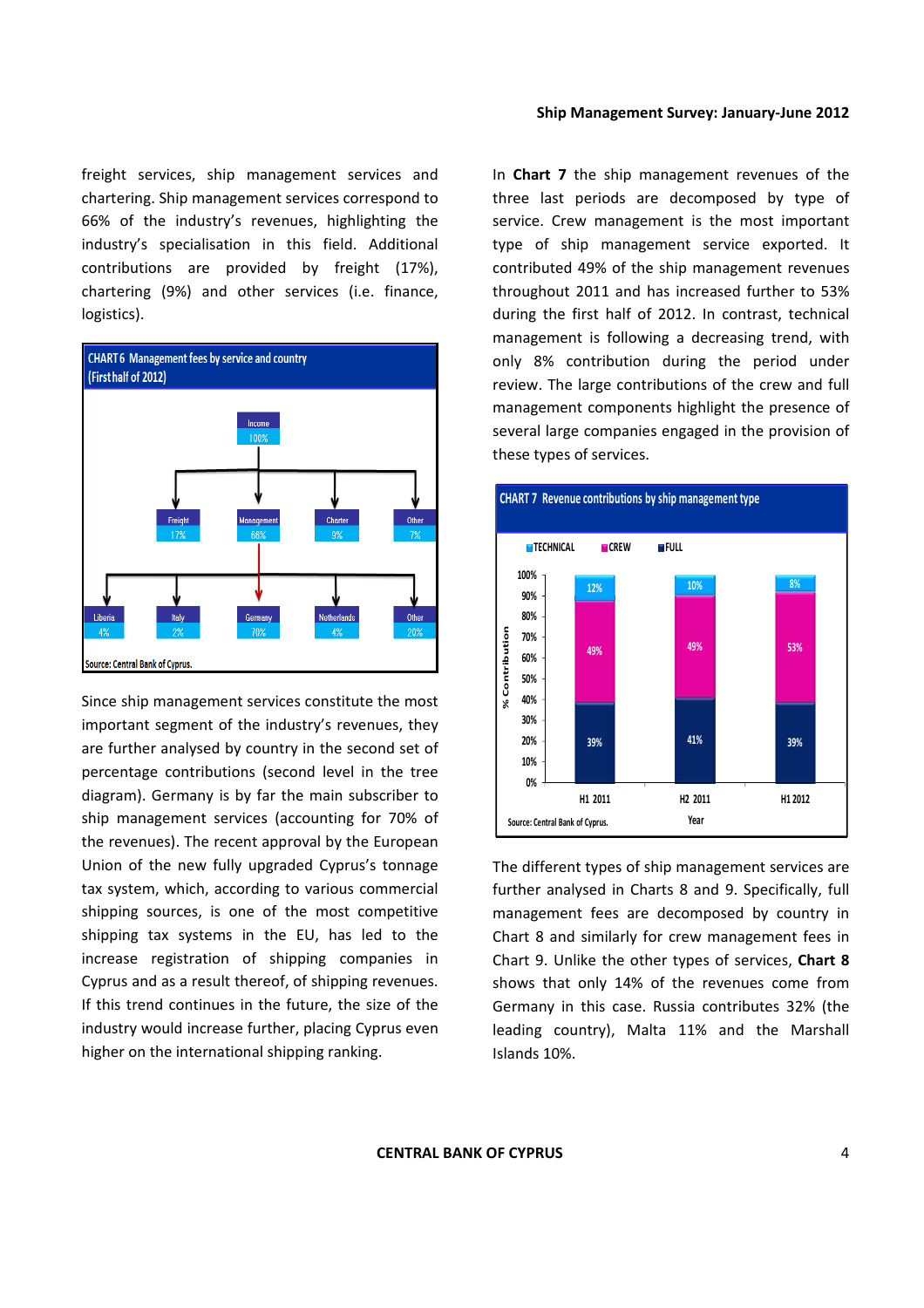



**Chart 9** concentrates on crew management fees. During the first half of 2012 the majority of revenues came from Germany (58%) and the rest of the revenues were accounted for by many countries with relatively small contributions.



## **3. COUNTRY PORTFOLIOS**

**Most of the ship management services are provided to ships carrying foreign flags. Similarly with previous years Germany remains the most important export destination for ship management** **services which, however, does not exhibit any further growth. In the future, the provision of ship management services can possibly extend to more countries. Client portfolio size is positively related with market share performance. Market share increases considerably when more than 40 ship owning companies are included in a company's client portfolio.**

**Chart 10** provides yet another decomposition of the revenues, this time by flag registration of the ships under management. It can be observed that the great majority of ships carry foreign flags. Further, the percentage of ships serviced and carrying the Cyprus flag has declined during the last six‐monthly periods. Only 4% of the revenues came from ships carrying the Cyprus flag during the first half of 2012.



Revenues from ships under the Cyprus flag can potentially increase in the future given the size and importance of Cyprus's shipping registry. It is also expected that ship registrations will increase further, following the recent policy changes in taxation and flag benefits adopted by the government of Cyprus.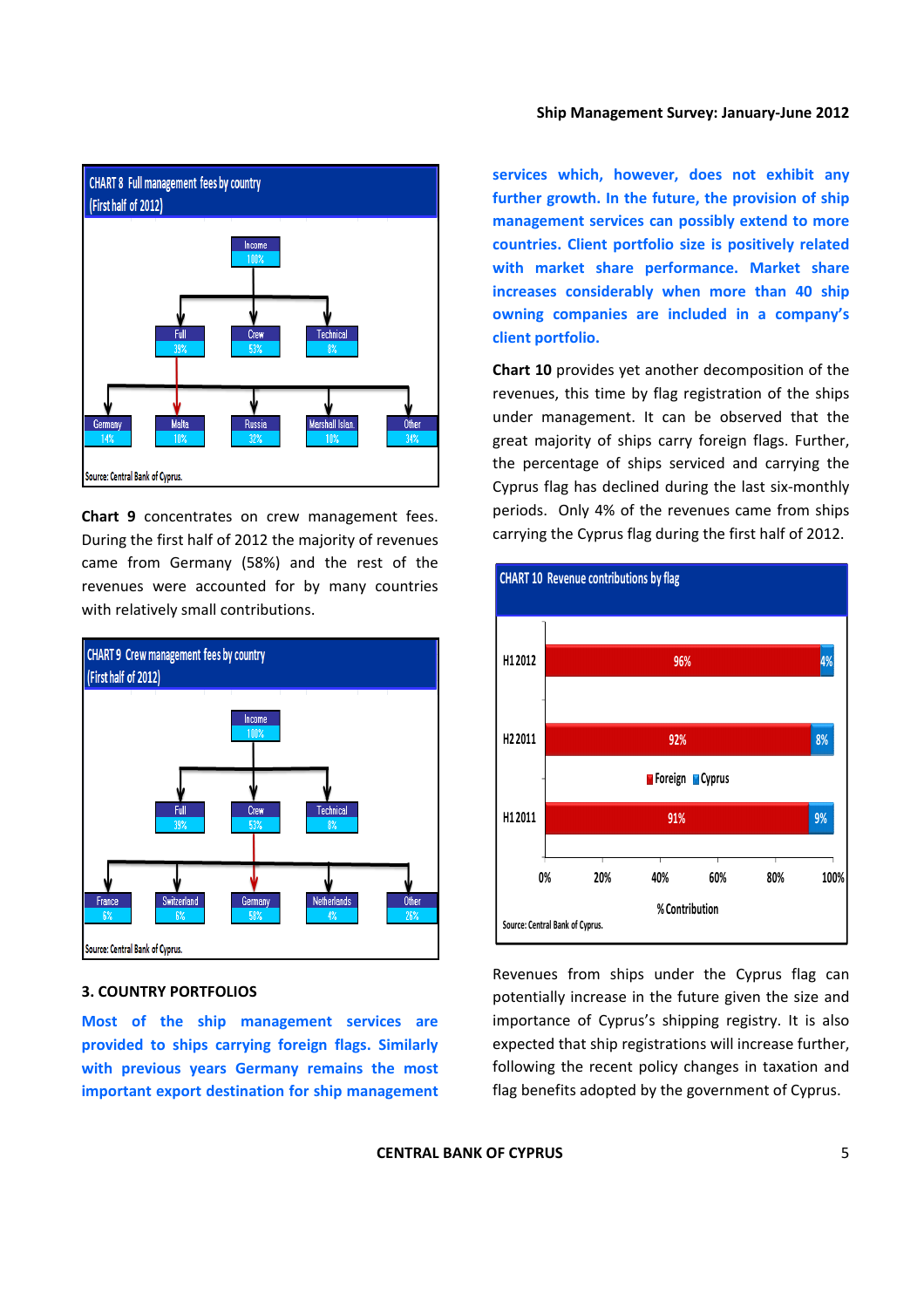# **Chart 11** shows the market share per country of beneficial ship owner for the periods Jan‐June 2012 and July‐December 2011. German ship owners are the main source of revenues with a 63% share in the first half of 2012. A similar percentage share was also observed during the first half of 2011 (65%). Other countries in the ranking (albeit with significantly smaller shares) include the Netherlands,



Curacao and Singapore.

**Chart 12** provides insights into the client portfolios of the companies and establishes a relationship between size (number of clients managed) and market share. The horizontal axis is segmented into four different size ranges (groups) in increasing order. The first group includes ship management companies that managed between 1 and 3 ship owning clients during the first half of 2012. The second group includes handlers of between 4 and 10 ship owners, the third group refers to handlers of between 11 and 40 ship owners and the fourth group represents handlers of more than 40 ship owners.

The vertical axis on the left‐hand side of the chart measures the numeric and weighted distribution of

#### **Ship Management Survey: January‐June 2012**

each group of companies. The right‐hand vertical axis measures the average market share in each group. The results suggest that the companies in the first group accounted for 41% of the total population of ship management companies and generated 21% of the industry's revenues. The average company market share in this group was 1,4%. Similarly, the companies in the second group accounted for 24% of the population of ship management companies, generated 20% of the industry's revenues and scored an average share of 2,2%.



## **CHART 12 Average market share by number of ship owning companies (First half of 2012)**

Evidently, most of the companies managed less than 10 ships during the first half of 2012, while strong market share performance is achieved with the handling of more than 40 ship owners. Only 8% of the companies handled more than 40 clients during the first half of 2012 and shared 48% of the industry's revenues. The average share in this group was 16%, which suggests that strong market share performance is associated with significantly large portfolios of clients. It can also be observed that in the last group (more than 40 ships managed) weighted distribution (48%) is significantly higher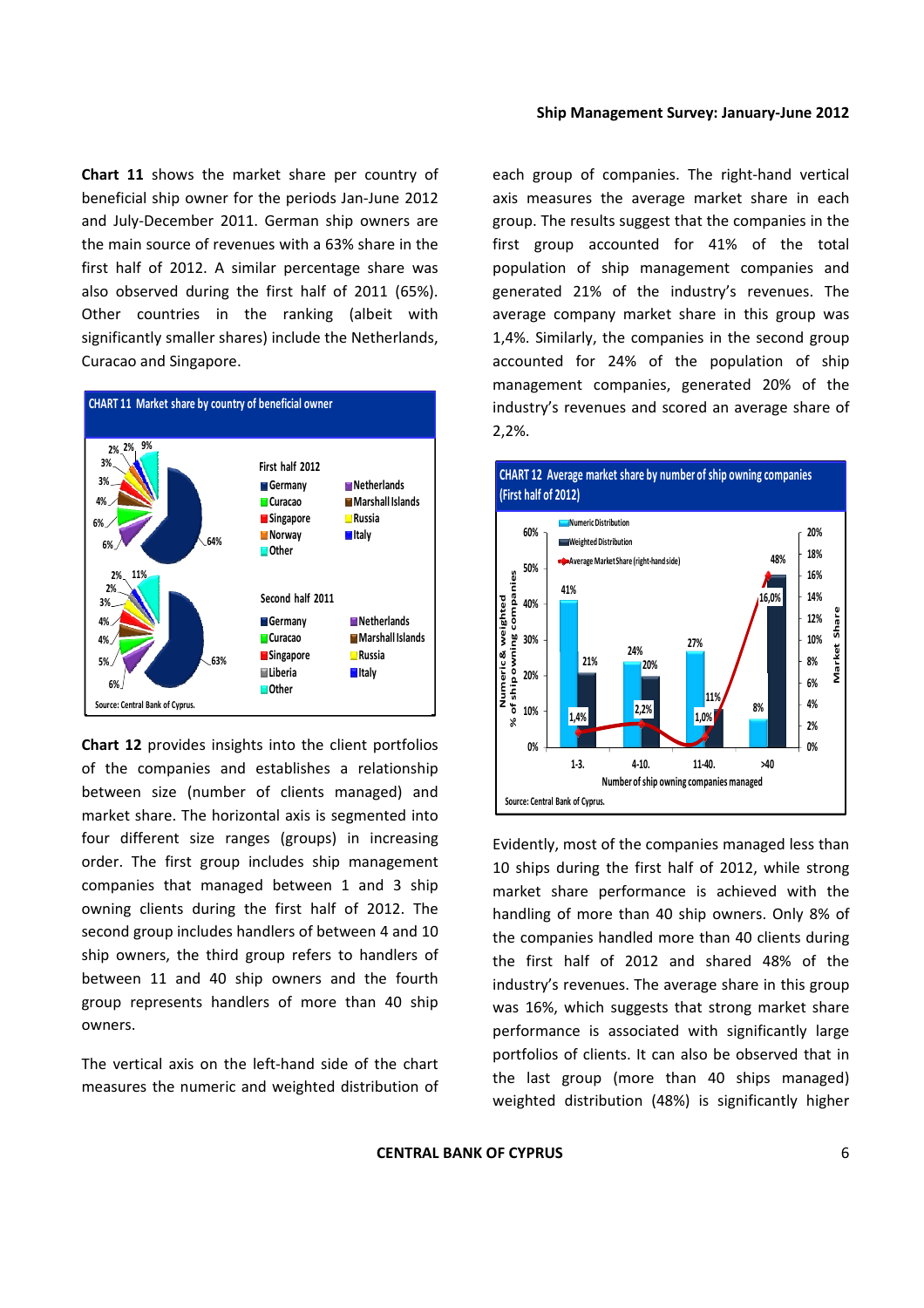than the respective numeric distribution (8%). This suggests that a small number of companies receive a relatively high share of the industry's revenues. As a result, there is considerable industry concentration, as was demonstrated in Section 1.

The relationship between market share and its growth differs by country, and is shown in **Chart 13**. The horizontal axis measures each country's share in revenues, for the six‐monthly period January‐June 2012. The vertical axis measures the percentage change (half‐yearly growth) in the share of each country. Furthermore, the size of each bubble in the chart is proportional to the size of revenues associated with each country.



Germany remains the most important market accounting for 60% of the revenues. Nevertheless, its share has remained stable during the period under examination. The Netherlands, the Marshall Islands and Japan exhibited the highest growth in revenues during the same period, while there was a drop in Russia's share of revenues. In general though, the market shares of these countries remain small when compared with Germany.

**Chart 14** provides useful information regarding the competitive presence in each country, by listing the percentage of companies registered in Cyprus that offered services in each country during the first half of 2012.



In line with previous results, this analysis shows that most companies offered ship management services to German ship‐owners, indicating strong competition for the handling of German ship owning companies. Specifically, 48% of the companies offered their services in Germany during the first half of 2012. Competitive presence is not high in the other countries since percentage participation does not exit the 20% level in any of the countries. For example, in Russia services were offered by only 8% of these ship management companies, in the Netherlands the respective figure was 20% and in the Marshall Islands 18%.

## **4. SHIP MANAGEMENT EXPENSES**

**The aggregated level of expenses in the industry declined by 2% during the first half of 2012 closing at €362 million. Similarly with previous periods,**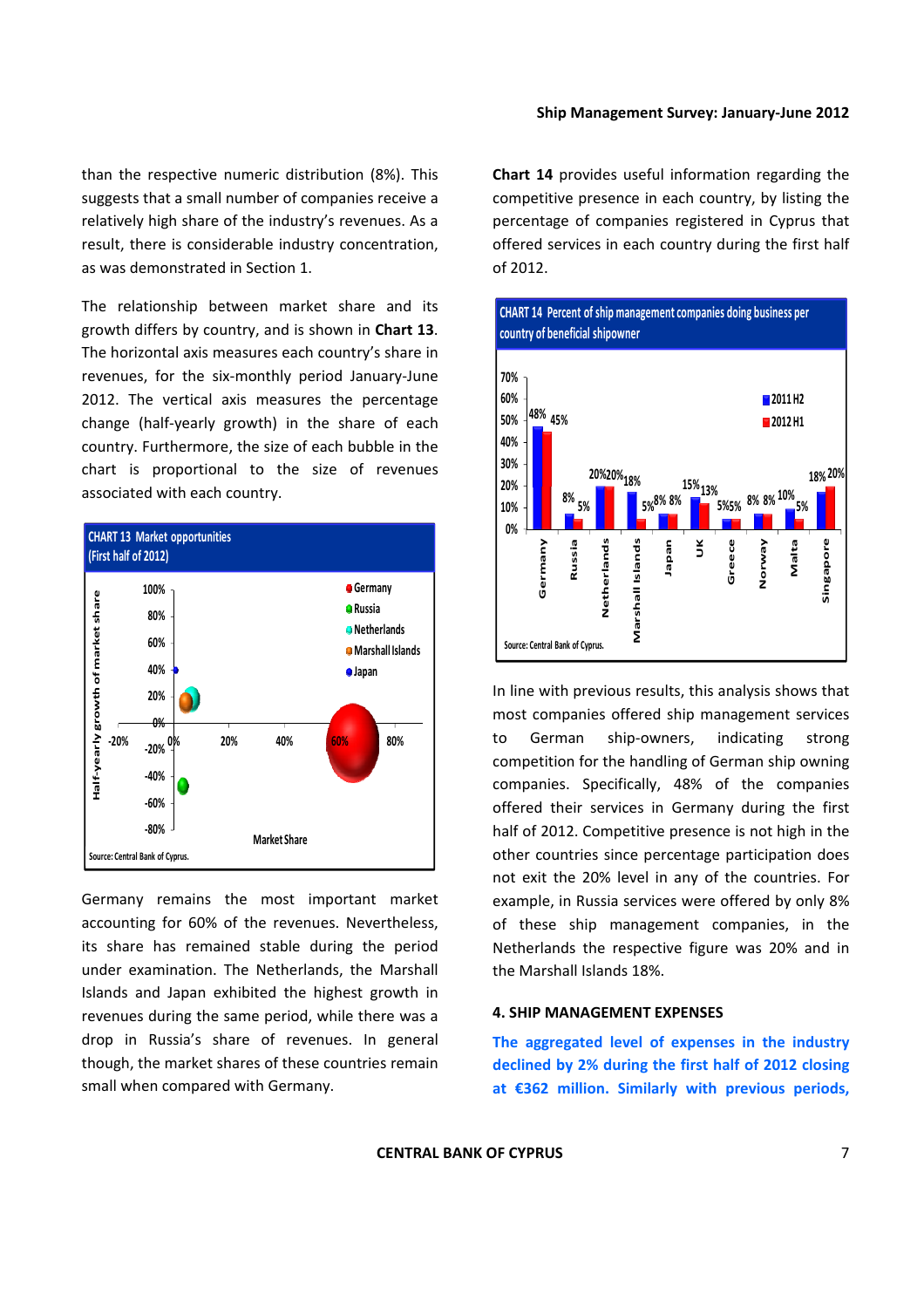**most of the expenses concern crew earnings and were paid to staff from the Philippines (30%), Poland (17%) and Ukraine (15%). A tighter budget policy is also observed in advertising expenses which have declined for second consecutive period.** 

The total amount of expenses paid by the ship management companies decreased during the first half of 2012, from €371 million to €362 million, nevertheless they remain higher than the amounts paid in 2010 and in 2011 (**Chart 15**). It is worth noting that these figures do not include the expenses paid in Cyprus and are compatible with the revenues reported in Chart 1, whereby amounts received from companies based in Cyprus are excluded.



The industry's expenses are decomposed in **Chart 16.** The majority of the expenses concerned crew earnings with a 54% total contribution. Of these, 36% were paid to non‐EU citizens and 18% to EU citizens. The rest of the industry's expenses were directed to ship management (23%) and administration expenses (23%). The large share attributed to crew expenses further highlights the industry's specialisation in the provision of crew and full<sup>2</sup> management services, as well as, the presence of some key large companies with relevant specialisation.



Aggregated advertising expenses decreased further during the first half of 2012 to €0,92 million, down from the €1,21 million recorded for the second half of 2012 and the €2,44 million recorded during the first half of 2011. This decline can be attributed to budget cuts imposed on advertising expenses by the companies as a result of the financial crisis. The left‐ hand axis in **Chart 17** indicates the level of ship management revenues and the right‐hand axis the level of advertising expenses. There is no clear causal relation between advertising expenses and revenues, mainly because advertising spending remains low relative to the size of revenues in the industry. As already mentioned in previous editions of this report, it is also important to analyse other forms of promotional and advertising activities that

 $2$  Crew management is included in full management contracts.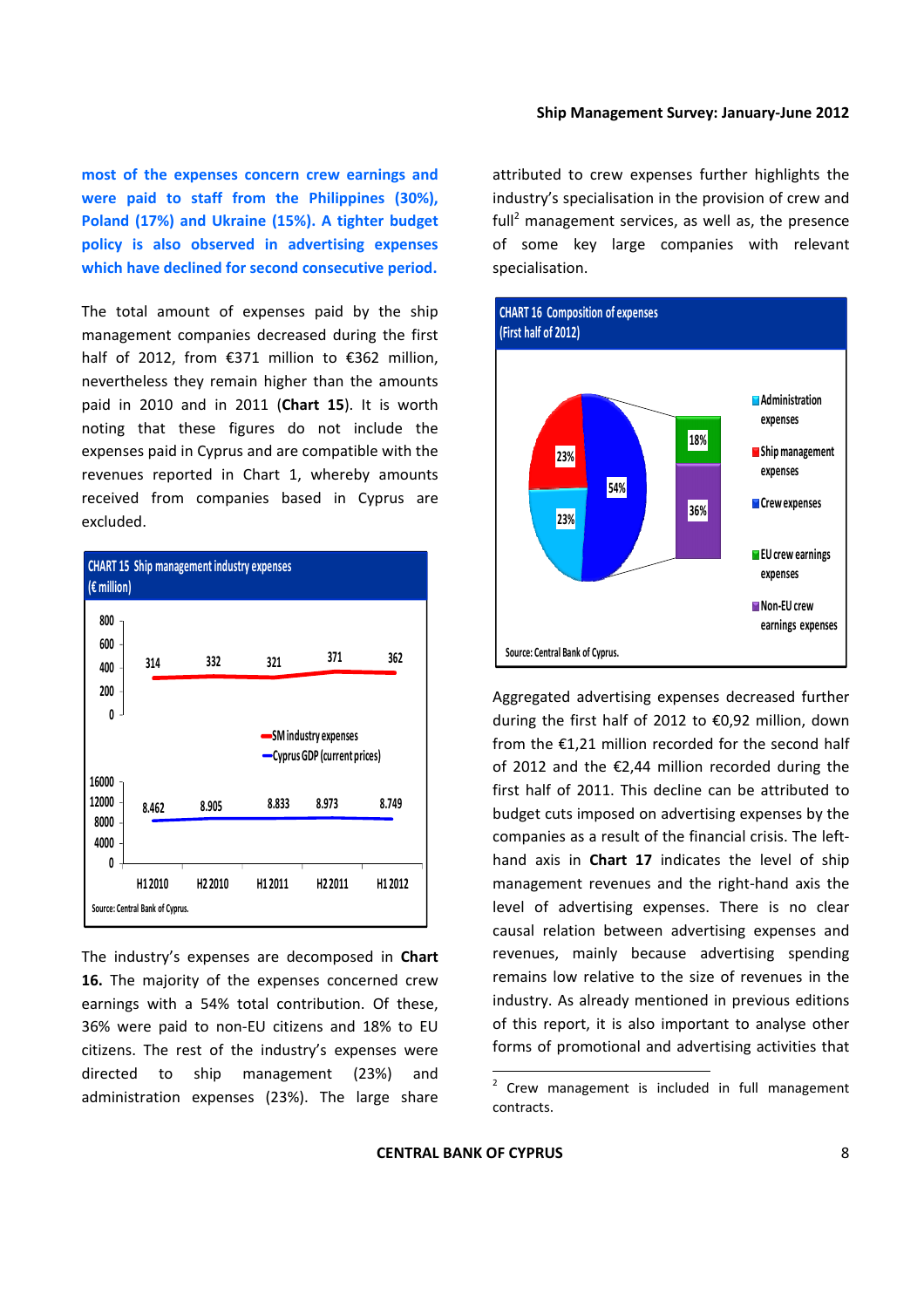might be unique to the industry and are usually undertaken through organised bodies (e.g. the Cyprus Shipping Chamber), networking, trade shows and lobbying.



In **Chart 18** the expenses are decomposed by country of payment. This is an important distinction in the compilation of the balance of payments and the international investment position of the country. The chart shows the main countries to which most payment flows were directed during the first half of 2012 and their percentages in total expenses. Most of the expenses were accounted for by Cyprus (19%). Second were the Philippines (18%) and as can be seen from **Chart 19 (**which concentrates only on crew expenses), payments to this country concerned predominantly crew expenses. Apart from the Philippines, high percentages of crew expenses were also directed to Poland and Ukraine.